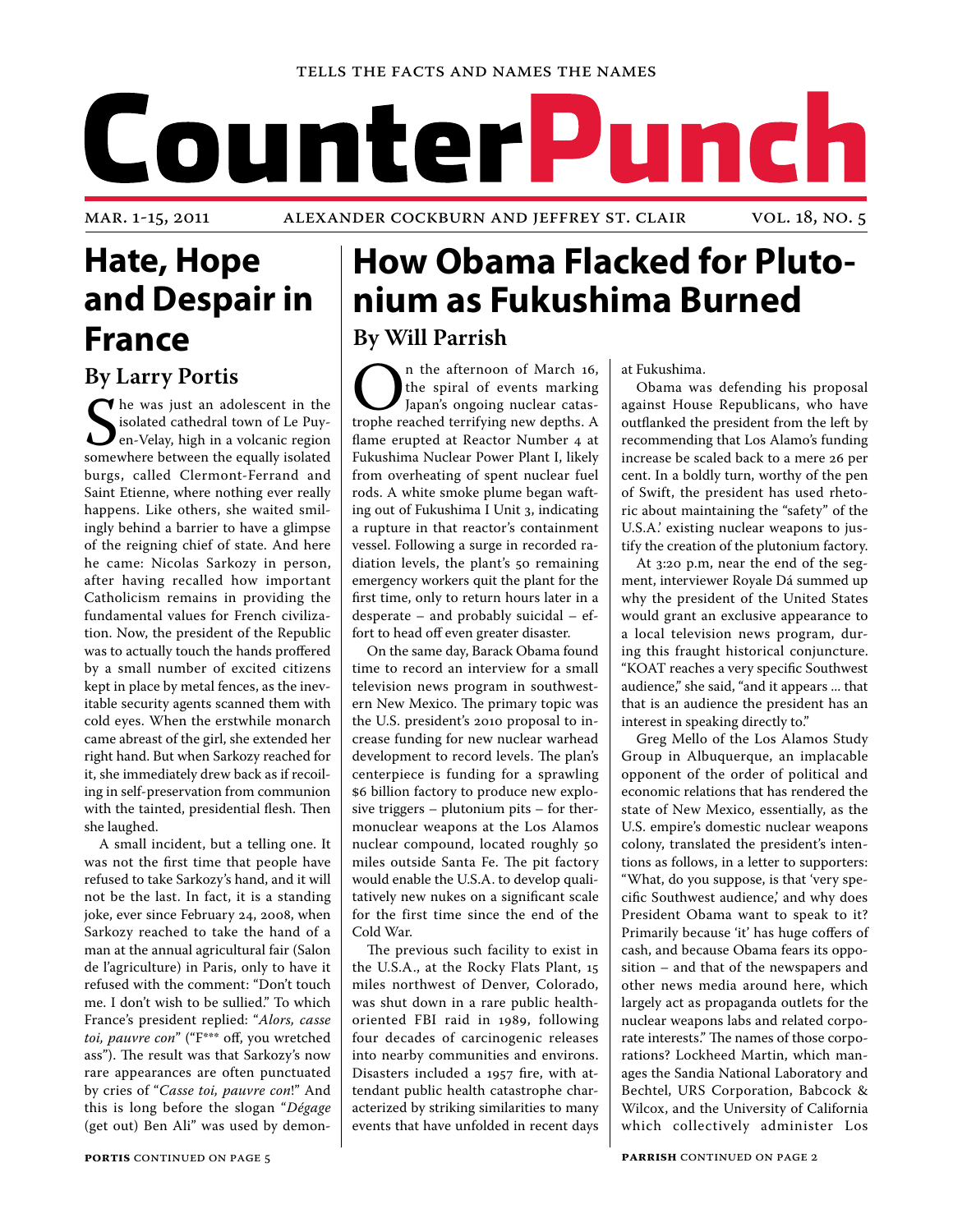Alamos.

The twin drivers of the nuclear industry have always been corporate greed, as manifested in the American militaryindustry complex, and a will to absolute global dominion. The early history of Japan's nuclear industry is a case in point.

Less than a decade after the United inflicted a nuclear *iki-jigoku* ("hell on earth") upon the Japanese cities Hiroshima and Nagasaki, instantaneously killing at least 150,000 and delivering countless more Japanese people to the grim reaper of gruesome radiation sickness, three of America's leading nuclear technology boosters embarked on a promotional tour across Japan. Their purpose was to help swing Japanese public opinion in favor of the country's infant civilian nuclear power industry, which was poised for a windfall of technological and financial assistance from the United States.

The international liaison was part of U.S. President Dwight Eisenhower's Atoms for Peace program, a Cold War diplomatic offensive aimed at providing nuclear technology loans and exports to so-called developing nations, so as to render them reliant on Western capitalism for development of their energy infrastructures rather than on the Soviet Union. A 1955 National Security

## **CounterPunch**

**EDITORS Alexander Cockburn Jeffrey St. Clair**

> ASSISTANT EDITOR **Alevtina Rea**

BUSINESS **Becky Grant Deva Wheeler**

DESIGN **Tiffany Wardle**

COUNSELOR **Ben Sonnenberg 1937-2010**

CounterPunch P.O. Box 228 Petrolia, CA 95558 1-800-840-3683 counterpunch@counterpunch.org www.counterpunch.org All rights reserved.

Council directive framed the matter thus: "[Atoms for Peace will] strengthen American world leadership and disprove the Communists' propaganda charges that the [U.S.A.] is concerned solely with the destructive uses of the atom."

The American promotional contingent in Japan, which arrived in May 1955, was comprised, respectively, of the man perhaps most responsible for coordinating the Manhattan Project during World War II, a a nuclear-industry entrepreneur and a financial adviser from Chase Manhattan Bank. To wit, UC Berkeley physicist Ernest O. Lawrence, General Dynamics President John Jay Hopkins of San Diego, and nuclear-technology financing expert Lawrence Hafstead. Their visit was funded and coordinated by the

## **"What, do you suppose, is that 'very specific Southwest audience,' and why does President Obama want to speak to it? Primarily because 'it' has huge c o f f e r s o f c a s h ."**

Japanese media mogul and member of the Japanese Diet (Senate) Matsutaro Shoriki. Shoriki's ownership of both Japan's largest circulation newspaper and its first television station rated him as the country's most well-endowed propagandist, and thus as the person best positioned to give nuclear power there a boost in public confidence.

A public address by the three men at Hibya Park in Tokyo was partially disrupted by protesters, who expressed their concern about plutonium and other nuclear fission products being used in the production of their country's electricity. America's atomic peddlers found a more receptive audience with leading Japanese politicians and industrialists. Six months after their visit, the Diet voted to form the Japanese Atomic Energy Commission, with Shoriki as inaugural chairman. In the early 1960s, Japan finally parlayed the technology and financial assistance from the Atoms for Peace program into its first nuclear power plant, the now-infamous Tokai facility on the northeastern coast.

Last week, Tokai was one of four

Japanese nuclear power plants that sustained major damage from the Sendai earthquake and tsunami. Shortly after the quake, which measured 9.0 on the Richter scale, the plant's cooling system failed. As this newsletter goes to press, it is in imminent danger of melting down. The facility that has sustained the worst damage is Fukushima Nuclear Power Plant No. 1, located slightly to Tokai's north, where four reactors have partially melted down. Radioactive debris from these plants has already been deposited in perilous concentrations across the northern coastal regions of Japan, and most likely throughout other areas of the East Asian island nation. As power plant workers attempt to head off even more dangerous meltdowns, the fates of millions of Japanese people and much of the remaining nonhuman life in the country hang in the balance.

It is more than a matter of academic interest to examine the United States' part in causing this human and environmental tragedy. If not for the Atoms for Peace program, the nuclear energy industry throughout the world would be vastly different, including in Japan. The liberal nuclear export policies initiated by the U.S. and other Western suppliers in the mid-1950s dramatically reduced the costs of undertaking serious nuclear research and development for dozens of nations around the world. The nuclear power installations of Argentina, Brazil, Taiwan, and South Korea resulted directly from this program. No country parlayed it into a greater reliance on nuclear energy, however, than Japan, which rose to become the world's third largest nuclear energy producer, after the U.S.A. and France. Combined, these three countries are home to roughly half of the world's existing nuclear power plants. The U.S.A. alone features nearly a quarter of all such installations, with 104.

Of course, it would be grossly inadequate to explain nuclear power's central role in Japanese society by way of a 1950s U.S. foreign aid program. Japan got a decisive early boost from the U.S.A. on its path toward nuclear energy development but Japan has been a global economic powerhouse in its own right for the past half-century. Its own internal history and political dynamics are the primary reason its leaders made the catastrophic error of basing the domestic energy supply on nuclear power.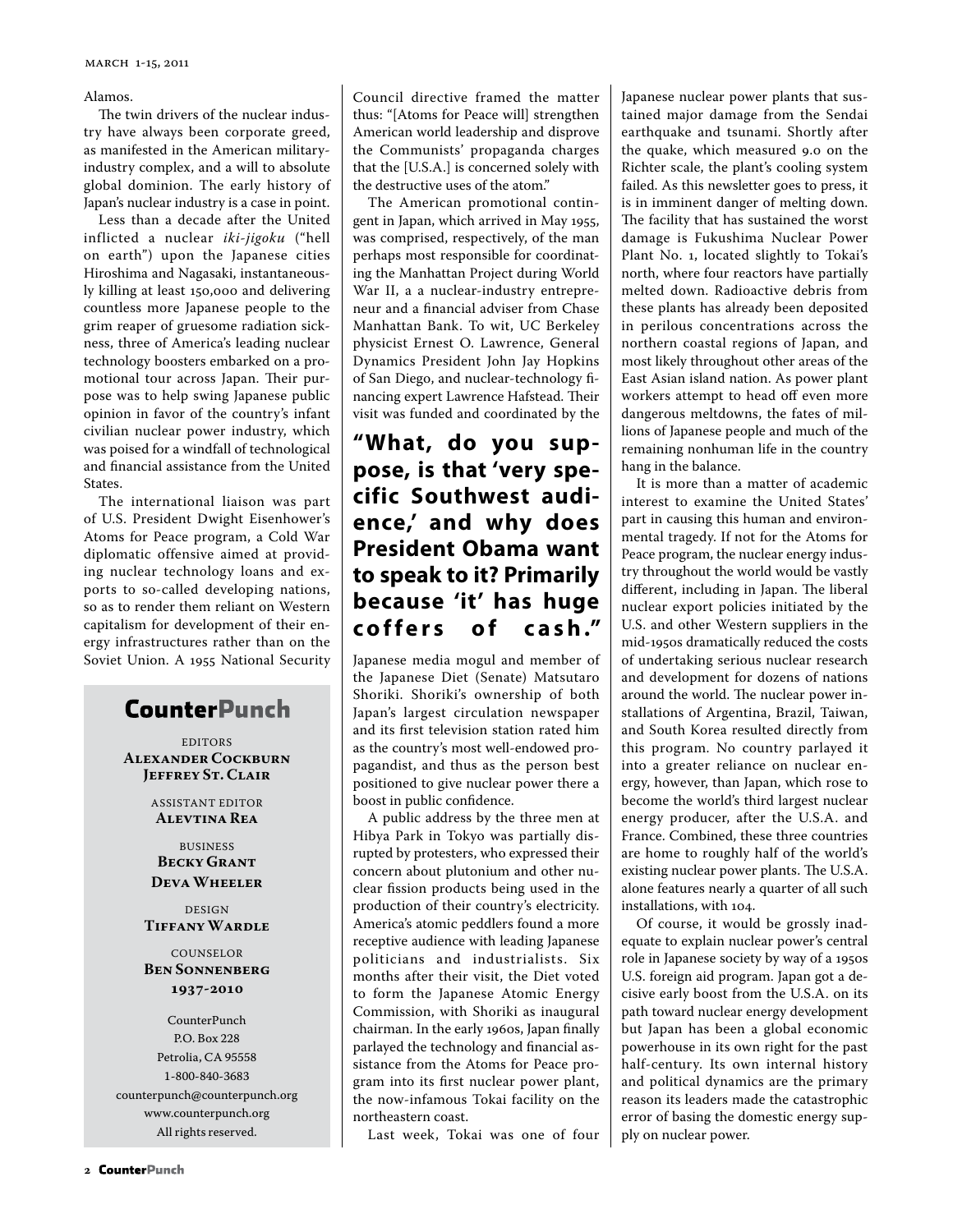In truth, the U.S.A.'s partial involvement in the development of Japan's sprawling nuke power industry says far more about the U.S.A. than it does about Japan. In what I reckon to be Noam Chomsky's most penetrating book on American foreign policy, *Hegemony or Survival: The U.S. Quest for Global Dominance*, he examines how U.S. political elites' overarching commitment to imperial global expansion and military dominance even trumps survival of life on the planet, as evidenced by those historical moments when nuclear holocaust was a possible or likely outcome of American actions abroad.

Chomsky's main example comes from the Cuban Missile Crisis. In October 1962, a U.S. destroyer attacked a Soviet submarine carrying a torpedo tipped with a thermonuclear weapon. Amid panic, two of the submarines' captains issued an order to fire the weapon in retaliation. The U.S.A. would have almost certainly responded by unleashing thermonuclear bombs on the Soviet Union. Terminal nuclear warfare would have ensued. Fortunately, a third commander rescinded the order to fire, convincing his peers to await authorization from Moscow before launching the assault. The U.S. destroyer eventually withdrew; a global catastrophe was barely averted.

"The lesson from this," National Security Archive Director Thomas Blanton asserted in 2002, "is that a guy called Vasili Arkhipov [the Russian submarine commander] saved the world."

Another case in point of Chomsky's hegemony-or-survival thesis is the role of Atoms for Peace in the development of the nuclear arsenals of Pakistan and India. Both of these countries received tens of millions of dollars in direct nuclear energy infrastructure aid from the U.S.A. from the 1950s through the 1970s. Absent the foreign assistance, it is highly unlikely either country would have developed nuclear weapons. In the late-1990s, the two countries came close to nuclear war, principally stemming from their dispute over the small bordering country of Kashmir.

The region remains a flashpoint of nationalistic tensions. Yet, in 2007, the U.S. Congress approved a huge nuclear technology transfer agreement with India. It serves as a quid quo pro for India's support of U.S. military strategy aimed at containing the allegedly expansionary

ambitions of China.

As California's various nuclear installations make clear, the hegemonyover-survival thesis also extends to the supremely profit-driven domestic energy industry. The Diablo Canyon power plant, located 15 miles outside San Louis Obispo, is situated on four active earthquake faults, including the San Andreas. As with the reactors now melting down in Japan, Diablo Canyon was designed only to withstand a 7.5 earthquake. Yet, the San Andreas caused at least a 7.7 in San Francisco in 1906. The San Onofre nuclear plant just outside San Diego – one of the country's densest population areas – is designed to survive only a 7.0 quake. Yet, it also sits on one of California's most active fault lines. Southern California already has a history of nuclear mishap. While the accident at Three Mile Island nuclear

## **The U.S.A. would have almost certainly re sponded by unleashing thermonuclear bombs on the Soviet Union. Terminal nuclear warfare would have ensued.**

power plant in March 1979 was the most serious public health crisis involving a commercial nuclear development in the U.S.A., a perhaps even larger meltdown occurred in 1959 at an experimental reactor in Santa Susana, only 35 miles north of Los Angeles. In keeping with the nuclear industry's persistent mantra of "Let Them Eat Plutonium," the meltdown was covered up. Untold thousands of people were unknowingly exposed to contamination, leading to a large regional spike in cancers and deformities.

Then, there's the Lawrence Livermore nuclear weapons laboratory, located roughly 40 miles east of Berkeley, which houses an untold quantity of plutonium. Livermore is a vital installation to the U.S. nuclear weapons complex, being one of two facilities that have designed every nuclear weapon in the U.S. arsenal. The Los Alamos compound in New Mexico is the other. In January 1980, an earthquake measuring just 5.5 on the Richter Scale rattled the Livermore Valley, causing a release of radiation from a 30,000-gal-

lon tank containing tritium at a rate of a quart per minute into local groundwater. The carnage that might result should a larger earthquake strike the facility should be clear. More than seven million people live within a 40-mile radius of the lab.

The entire nuclear industry is insane. It relies on mining and milling uranium, then transporting that uniquely dense element across great distances so that it can produce fission products to heat water for electricity. The mining and milling processes are themselves highly toxic. In the U.S.A., they have occurred disproportionately on American Indian reservations, which have quietly experienced their own versions of the Three Mile Island disaster multiple times over. For example, a huge mill tailings pond on the Navajo reservation in Church Rock, New Mexico, collapsed in 1979, dumping a huge quantity of contaminated water into the Rio Puerco River, resulting in a public health catastrophe.

In some cases, "Let Them Eat Plutonium" is almost a literal proposition. The Palisades nuclear power plant in southwest Michigan, to take only one

#### Subscription Information

Subscription information can be found at www.counterpunch.org or call toll-free inside the U.S. 1-800-840-3683

#### Published twice monthly except July and August, 22 issues a year.

- 1 year hardcopy edition \$45
- 2 year hardcopy edition \$80
- 1 year email edition \$35
- 2 year email edition \$65
- 1 year email & hardcopy edition \$50
- 1 year institutions/supporters \$100
- 1 year student/low income \$35

Renew by telephone, mail, or on our website. For mailed orders please include name, address and email address with payment, or call 1-800- 840-3683 or 1-707-629 3683. Add \$17.50 per year for subscriptions mailed outside the U.S.A.

**Make checks or money orders payable to:** 

CounterPunch Business Office PO Box 228, Petrolia, CA 95558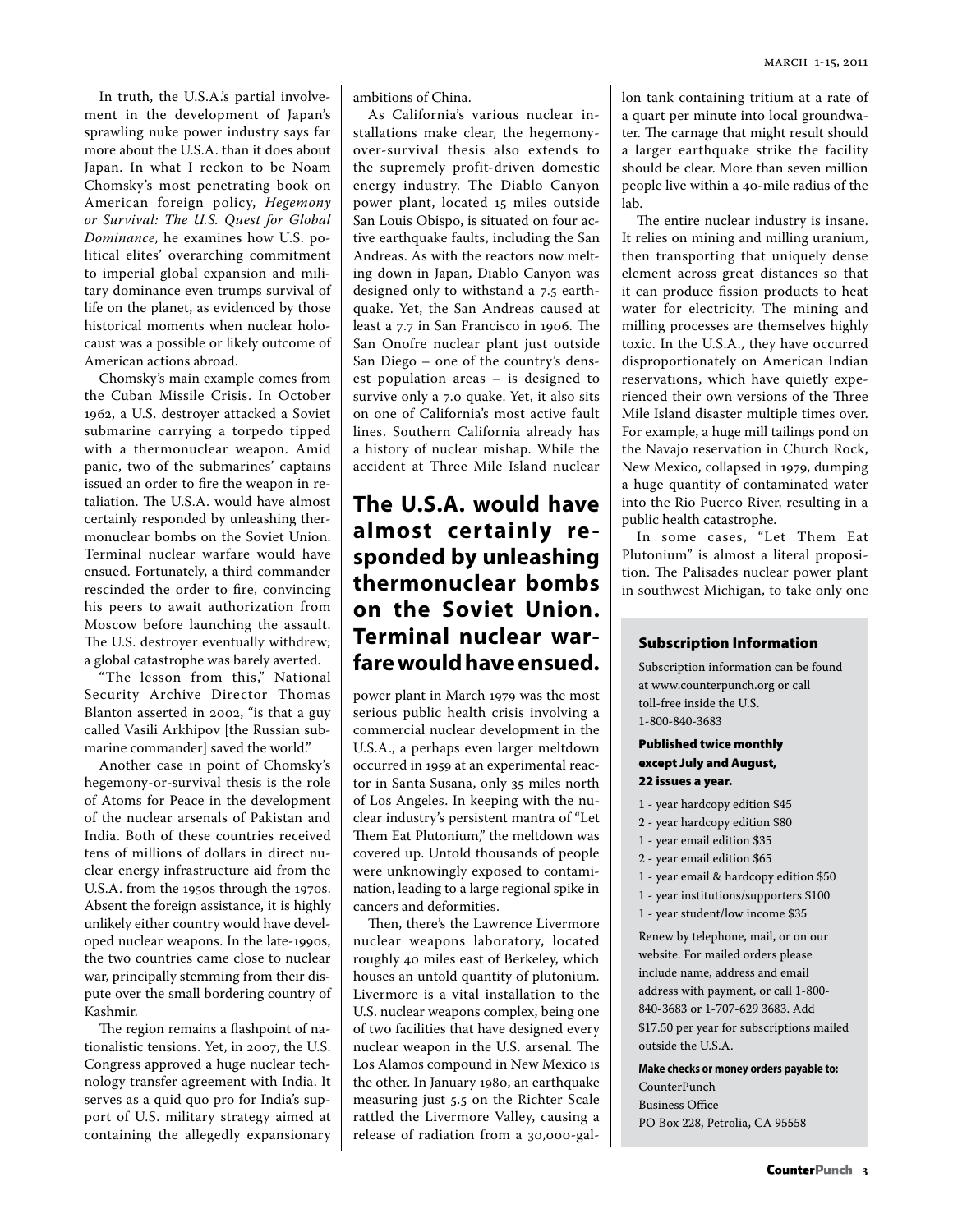example, stores its high-level radioactive waste in outdoor silos on the beach of Lake Michigan, only a hundred yards from the water. This is the main source of drinking water for more than 40 million people in the Midwest and Canada.

Already, the disaster in Japan has prompted governments in Germany and Switzerland to scuttle plans for new nuclear reactor development. However, the new chorus demanding an end to nuclear power will succeed only if enough people recapture the sense of urgency that Lewis Mumford voiced in 1946, as the Nuclear Age was dawning: "You cannot talk like sane men around a peace table while the atomic bomb itself is ticking beneath it. Do not treat the atomic bomb as a weapon of offense; do not treat it as an instrument of the police. Treat the bomb for what it is: the visible insanity of a civilization that has ceased ... to obey the laws of life." Nuclear power plants, each and every one of them, constitute their own ticking nuclear time bombs, producing long-lasting wastes that assault the building blocks of life: DNA.

Given the systemic lack of regard for life on display, it stands to reason that meaningful curbs on nuclear power development have only come because people organized to demand them. As late as 1974, in the midst of the Arab Oil Embargo, the consensus proposal of the California Public Utilities Commission, Stanford Research Institute, and the RAND Corporation was that California's coastline would soon be studded with 70 nuclear power plants, supplied by two inland processing facilities, a fast breeder reactor near the Imperial Valley, and uranium mining in the San Joaquin Valley near Bakersfield. If that number of reactors seems far-fetched, consider that Japan is roughly the size of California, and that it has had a nearly comparable number of plants in operation, 56.

Probably the main reason California's supremely ambitious proposal never came to pass is that it made virtually no economic sense, being that the state has had access to more than enough electricity, much cheaper than the notoriously inefficient nuclear industry is capable of furnishing. But it was also successfully opposed by an active anti-nuclear movement, which won meaningful restrictions on new power plants in the state legislature.

In fact, the first successful envi-

ronmental battles against the nuclear power industry to occur in this country took place near where I write, here, on the North Coast of California. In 1964, PG&E's plan to build a nuclear power plant at Bodega Bay was defeated by environmentalists, including the San Francisco attorney David Pesonen. A few years later, PG&E was busy proposing a nuke power facility a little farther up the North Coast, this time in Point Arena, which Pesonen and kindred environmentalists, again, halted in its tracks. Each time, these projects were stopped on the grounds that they were proposed for active earthquake faults.

My own insights into American anti-nuclear politics stem from my twoand-a-half-year tenure on the staff of an

### **The entire nuclear industry is insane. It relies on mining and milling uranium, then transporting that uniquely dense element across great distances so that it can produce fission products to heat water for electricity.**

(unfortunately lackluster) anti-nuclear nonprofit based in Santa Barbara, the Nuclear Age Peace Foundation. My exwife and close friend, Julia Moon was a co-founder of Shundahai Network in 1992. The organization worked with the Western Shoshone Nation – on whose land the Nevada nuclear test site is located – to oppose the Yucca Mountain nuclear waste dump in southern Nevada. Shundahai played a major role in finally compelling U.S. Senator Harry Reid – who sang a welcoming refrain to the nuclear lobby early on in his tenure – to become that same lobby's most stalwart legislative foe.

In early 2009, the Obama administration formally eighty-sixed the Yucca Mountain waste dump. But that hasn't stopped the Obama crowd from proposing the most ambitious expansion both of nuclear power plant and nuclear weapons development in the U.S.A. in many years. Obama has curried favor with the nuclear lobby in ways the Bush administration never could have dreamed of, including making a record level of loan guarantees available for nuclear power plant construction – up to \$33 billion.

Hence, there's the president's abominable new nuclear warhead agenda. The president agreed to the funding increases at the New Mexico and Tennessee nuclear plants in large part to ensure the nuclear-industrial lobby's support of his administration's toothless new Strategic Arms Reduction Treaty (START) with Russia. Thousands of nuclear bombs remain deployed by nine different countries throughout the world, and here the president who promised "hope" and "change" has adopted the most destabilizing nuclear posture of them all – with all the attendant hazards that can result in New Mexico and elsewhere. The distinction between "destructive" and "peaceful" uses of the atom has never appeared more arbitrary than during the past week. A power plant built partly with Atoms for Peace funding in Japan threatens a meltdown, endangering the lives of possibly millions.

 One of the primary reasons the U.S.A. decided to promote civilian nuclear power development in the first place, during the 1950s, was that the power plants would produce a much-needed supply of fissionable materials for thermonuclear weapons. Plutonium, widely known as the most toxic substance on earth, is an inherent byproduct of all nuclear reactors. Yet, the U.S.A. and other powerful states continue to treat nuclear energy as merely another bargaining chip in a twisted game of global power projection.

If we are to effectively head off future disasters like those unfolding in Japan, we need to be clear. The nuclear power and its first cousin, the nuclear weapons enterprise, continue to be celebrated by those in power only because they help to concentrate greater wealth and authoritarian power in the hands of a few. But those two things – greed and authoritarian power – are invariably toxic to life in all their forms. **CP**

**Will Parrish** is a writer and organizer in Northern California, where he contributes to the Anderson Valley Advertiser (www.theava.com). He's been involved with various anti-nuclear campaigns in California and New Mexico. He can be reached at wparrish@riseup.net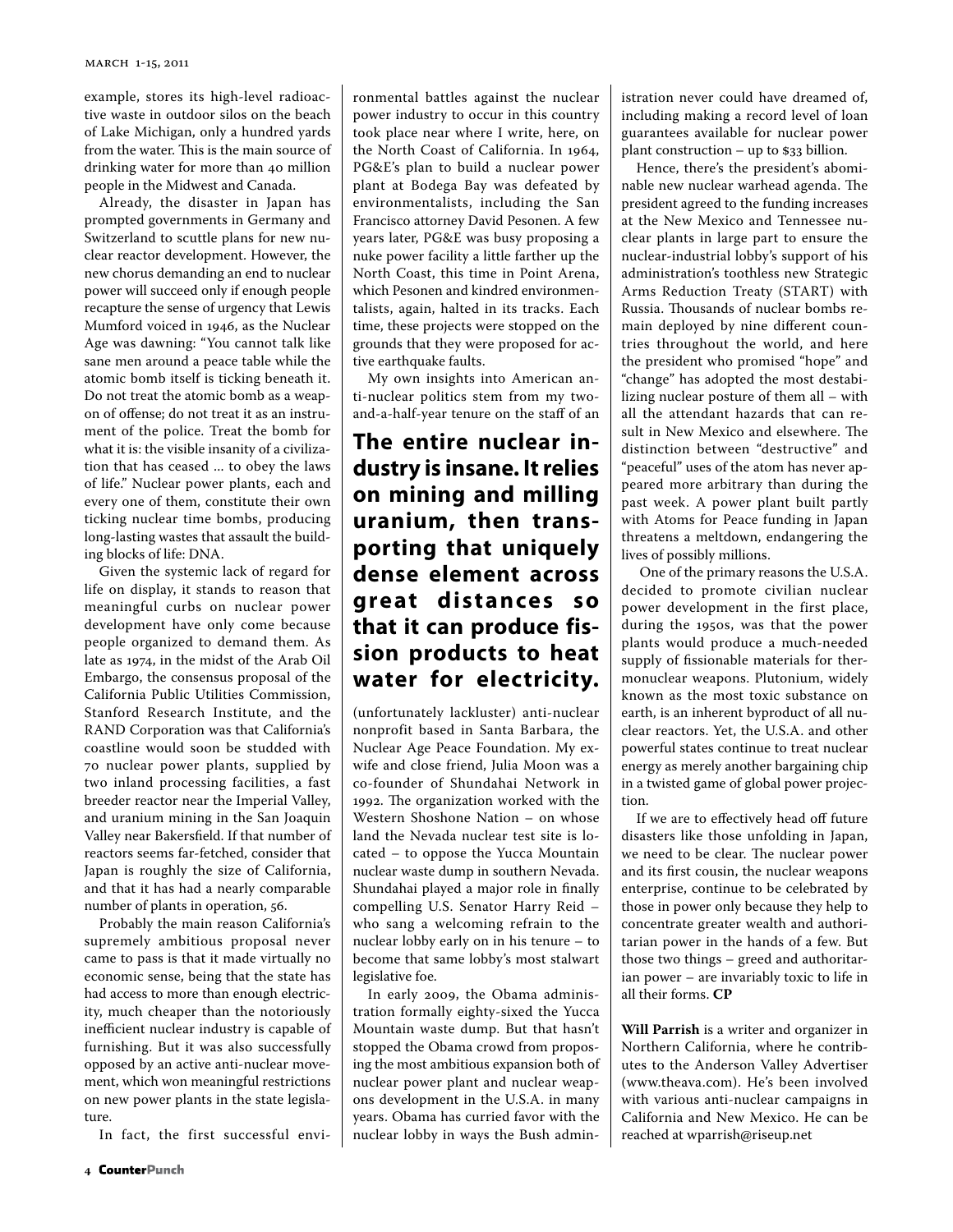strators in Tunisia. The sequel was that, in France, demonstrators carrying signs reading "*Casse toi, pauvre con*" have been singled out and at least one was arrested and taken to court on charges of defamation – like the philosophy professor who witnessed police brutalizing a man in the train station in Marseille and called out, "I see Sarkozy!" He, too, was arrested. Oh, such minievents are many.

But how to foresee or detect signs of change, those obscure indicators that something is percolating beneath the seamless surface? I'm reluctant to predict. What I can do is recount, as Victor Hugo called them, "*Choses vues*" – things seen and heard. In his book with this title, Hugo wrote about the period between 1830 and 1848. The historical reference is a good one. This was the period between two political revolutions, during which popular movements confusedly blundered to some sort of reckoning with a political authority, namely the "constitutional monarch" Louis Philippe, considered by more and more people throughout the period as being without imagination or solutions to outstanding problems, as well as boring and corrupt.

The parallel with the flailing Sarkozy government seems accurate enough. On March 6, it was announced that a new poll accorded Sarkozy an approval rating of 22 per cent. Two days later, yet another poll put him at 20 per cent. Did George Bush II ever fall that low? Yes, he did. But it was just days before the 2008 election, in which he was not a candidate, and after eight years of lying, amid other exposed atrocities. These polls in France also projected Sarkozy as unlikely to survive the first round of voting in the 2012 election.

Moreover, the polls reveal Marine Le Pen – new president of the neofascist National Front – as the leader of the current pack of presidential candidates. She is the daughter of the party's founder, an acknowledged torturer (in the Algerian War) Jean-Marie Le Pen. In the wake of the worldwide economic difficulties following the financial shakedown of 2008, populist rhetoric is the way to go, but only Le Pen is allowed to go for it.

Although some on the Left – like Jean-Luc Mélanchon of the somewhat low-profile Le Parti de gauche (The Left Party), formed of "left socialists" and allied with the largely defunct Communist Party, and Olivier Besancenot of the floundering Nouveau Parti Anticapitaliste, the former Ligue Communiste Révolutionnaire of Trotskyist inspiration – are willing to rail against the "oligarchy," the "plutocrats," and "capitalism" more generally, they can't reach the people. The media carefully keep them closeted behind the scenes. As in the presidential election of 2002, the political and economic status quo is best served by allowing the extreme Right to work as a spoiler between the two major parties: the scarecrow of neofascism will – the power brokers are betting – at the very least result in a run-off election pitting Le Pen against either Sarkozy or the socialist candidate. In either case, the eventual winner will preserve the present program of accelerating deregulation, declining social

## **In France, demonstrators carr ying signs reading "Casse toi, pauvre con" have been singled out and at least one was arrested and taken to court on charges of defamation.**

services, control by international finance, the European Union and adherence to NATO.

So much for the high-level manipulations and orchestrations structuring political action and thinking.

But there is one major consideration that these manipulations cannot suffocate direct action by the populace. Here is the fear that haunts virtually all politicians and the labor unions in France: what if a sufficient number of people decide to take matters into their own hands? The influence of popular uprisings in Tunisia, Egypt, and elsewhere was immediately compared to the astonishing decorum that characterized the massive demonstrations in France in October and November 2010. Although the movements in North Africa and the Eastern Mediterranean have been prudently vaunted as "pacific" and "democratic" in contour, one needs to suspend imagination not to take into account the range of direct actions employed there: selfimmolation, civil disobedience entailing the risk of torture, death and injury by

gunfire or beating, the burning of police stations, the stoning of police, the sacking of official buildings and, at least in the case of Libya, armed insurrection.

Sarkozy kept a low profile after the passage of his partial reform of the retirement laws and the ongoing cutbacks in social programs in general. He then rearranged his ministerial cabinet, hoping to overcome revelations of corruption and conflicts of interest among them. But the unexpected uprisings broke out in Tunisia and Egypt, where his prime minister (François Fillon) and his minister for foreign affairs (Michèle Alliot-Marie) had recently or were taking vacations as guests of one or the other of the dictators then in residence (Zine El Abidine Ben Ali and Hosni Mubarak). When the revelations were made – only under the impetus of *Le Canard enchaîné*'s investigative journalism – Alliot-Marie was forced to resign, and Sarkozy compelled to reshuffle the cabinet once again.

A providential man was available to replace the disgraced foreign minister, in the form of Alain Juppé, immediately touted as supremely competent, and even independent – a decidedly innovative qualification for a Sarkozy dream team. But who is Alain Juppé? Independent, yes, but his competence and his honesty are subject to serious question. Close collaborator of former President Jacques Chirac, minister of several departments and prime minister, in 1995 Juppé was accused of nepotism and misuse of public funds in the allocation of swanky apartments to himself and his son, and was forced to vacate the premises. More seriously, also in 1995, as Chirac's prime minister, his attempts to reform the social security system resulted in a general strike that shut France down for almost two months and forced withdrawal of the regressive reform. In 2004, he was sentenced to 18 months in prison (that he was not required to serve) and a period of ineligibility for political office for financial manipulations based on falsified municipal employment records.

Just before his appointment as foreign minister in February, Juppé was named Sarkozy's new defense minister. In January 2011 two French hostages were killed in Niger, according to Juppé, by members of an organization linked to al-Qaeda. It then came out that bullets fired from a French weapon killed one of the hostages, besides the fact that it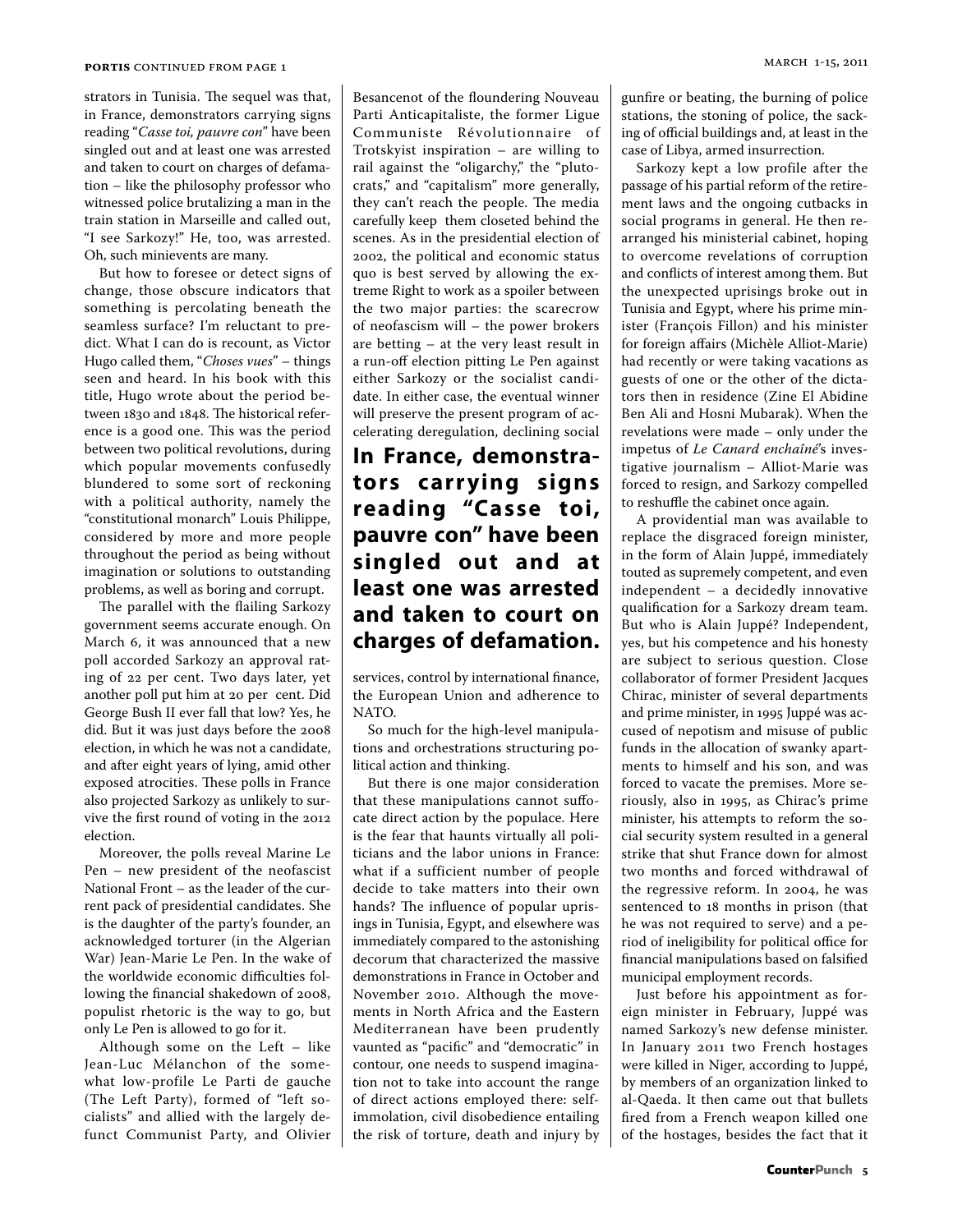is Sarkozy's policy to not negotiate with kidnappers, a decision fraught with danger to the kidnapped. So, it is questionable whether Juppé's supposed experience and competence will reassure the French electorate.

In spite of Sarkozy's efforts to influence fellow heads of state, his foreign policy is generally acknowledged to have been catastrophic. From his statement in Dakar on July 26, 2007 – in the presence of his Senegalese hosts – that Africans have not yet succeeded in entering the modern world, to his frenetic and largely futile efforts to sell his friends' – Arnaud Lagardère and Serge Dassault – airplanes, Sarkozy is known for letting business deals override any principle or human value. When, for three days in December 2007, he hosted Muammar Qaddafi in Paris – sucking up to the desert dictator in every figurative way, even to the extent of allowing him to set up a Bedouin tent on the presidential lawn – compelling his own minister for human rights, Rama Yade, to remark, "France is not a doormat." Wrong. Sarkozy has made a career of licking any boot necessary for his own advancement, and especially that of his fat-cat friends and patrons. For him, Qaddafi is just another pigeon. No sentiments are involved.

All this must be kept in mind when attempting to make sense of his more recent Libyan escapade. Here, Sarkozy was assisted by the dandy Bernard-Henri Lévy, who seized the opportunity – as he had done in Bosnia – to pose as André Malraux in revolutionary Spain.

The game plan went like this. Arriving in Benghazi on March 3, two days later BHL was then interviewed on various television networks. He appeared before the camera in his habitual uniform – white shirt with unturned collar, black suit coat, and disheveled hair. This was, after all, a potential combat zone.

His message was urgent but reassuring. "No," he said, "Qaddafi is not capable of launching an offensive against the opposition. He does not have the means to do so. He no longer has a real army but is rather surrounded by well-paid mercenaries. This is not the equivalent of the Egyptian army. However, he does have planes. This is the real danger." BHL thereby called for the scrambling of radio communications, the destruction of landing strips in all regions of Libya, and the bombardment of Qaddafi's personal bunker. In brief, this would be a humanitarian intervention, the modalities of which he did not – and, to be fair, could not – specify.

Next step, as BHL explains: "I called him [Sarkozy] from Benghazi. And when I returned, I went to the Elysée Palace to see him and tell him that the people on the National Transition Council are good guys. … I'm someone who goes all the way. I go where the action is and, when I come back, I'm ready for anything, really anything, which means go see Sarkozy, the Pope, or whoever you want in order to stop the bloodshed."

Indeed, on March 6, Lévy returned to France and met with Sarkozy. Four days later, on March 10, he saw Sarkozy again, this time with three Libyans whom he had encouraged to visit France, along with Sarkozy's top advisors. On March 11, Sarkozy declared the Libyan National Transition Council the only legitimate representative of the Libyan people. History was made. Back in Benghazi, people screamed in relief and cheered Sarkozy's name. Soon after, the resistance began to fall back. Not only did Qaddafi have planes, he had armored vehicles and heavy artillery.

As throughout the almost four years of Sarkozy's presidency, official announcements took precedence over analysis, preparation and effective action. When interviewed on *al-Jazeera* during these events, BHL was asked about the accusation that Sarkozy was attempting to use the situation in Libya for electoral purposes. The mediagenic popinjay only smiled, saying the French are a cautious people, and that Sarkozy would not be so opportunistic as to think he could manipulate them by engaging in such a purely humanitarian, idealistic endeavor.

In the midst of declining real income, rising unemployment, and generalized insecurity about an economy unable to withstand the strains of a new global division of industrial and agricultural production, French people are perhaps, at last, slowly and groggily emerging from a fog of perplexity. As in Madison, Wisconsin, and elsewhere, seeing repining populations rise up in places where authoritarian rule has a sharper profile is undoubtedly inspirational in France. **CP**

**Larry Portis** is about to publish a novel titled *American Dreaming*. He may be reached at larry.portis@orange.fr

## coming soon from CounterPunch Books

"Jason Hribal takes us behind the zoo scenes, the phony exhibits, and cute displays to reveal an ugly economy of exploitation, international trafficking in exotic animals, over-work, cruelty in training, incessant and insolent teasing from the public."

— Peter Linebaugh, author of The Magna Carta Manifesto and The London Hanged



Chimpanzees escape their cages. Elephants attack their trainers. Orcas demand more food. Tigers refuse to perform. These animals are rebelling with intent and purpose. They become the true heroes, and our understanding of them will never be the same.

To order **CounterPunch** books & newsletter subscriptions, call 1 (800) 840-3683 or visit our website www.counterpunch.org The Most Widely Read Radical Website In The English Language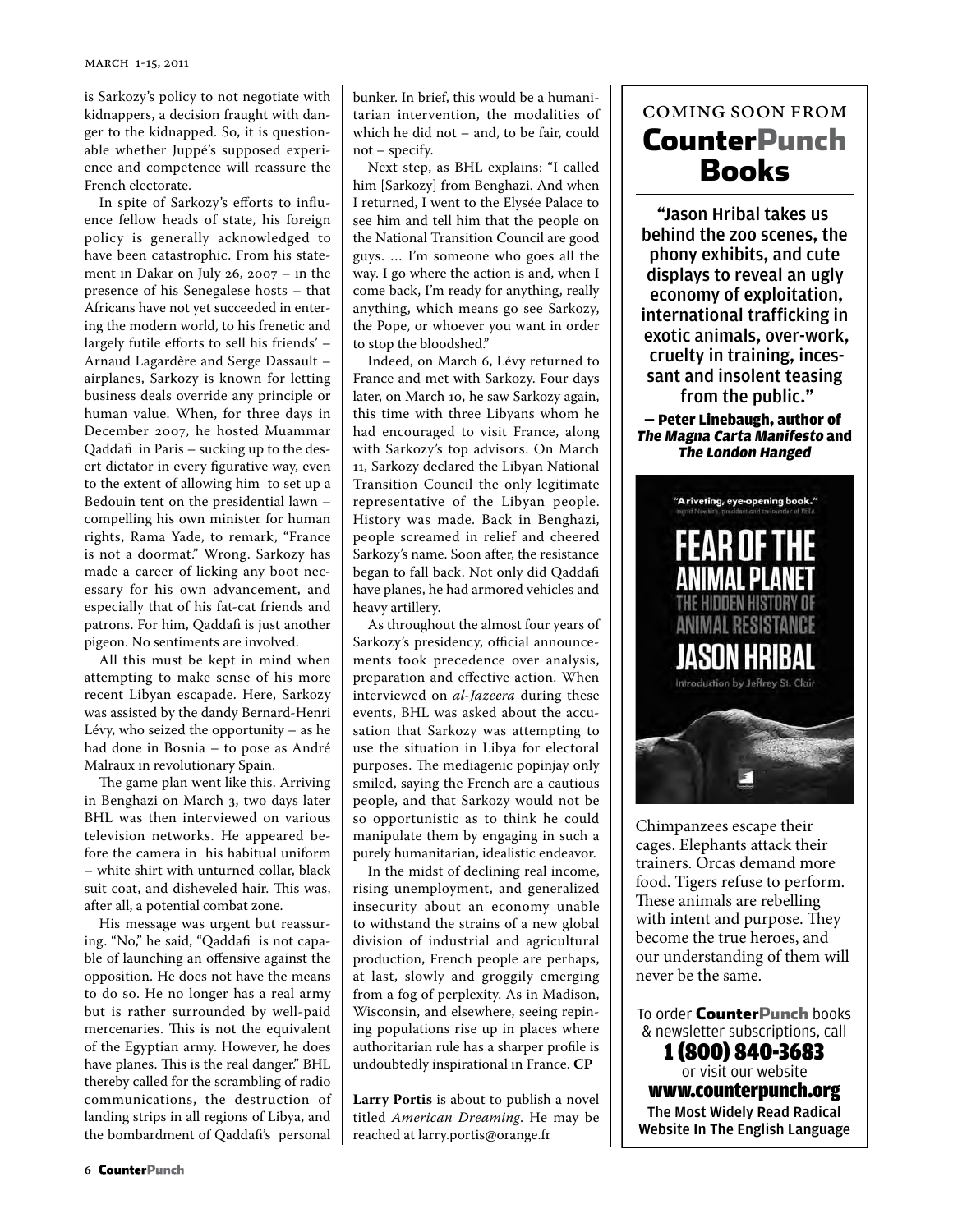## *One More Chapter in the Great Game* **Why Was Raymond Davis Destabilizing Pakistan? By Shaukat Qadir**

It seems to have been more or less<br>accepted by now that the man who<br>calls himself Raymond Davis was<br>stoking unrest in Pakistan. (Davis is curt seems to have been more or less accepted by now that the man who calls himself Raymond Davis was rently imprisoned in the custody of local police in Lahore, Pakistan, and charged with the January 27 murder of two young men, whom he allegedly shot eight times through his car windshield.) What is more, he certainly isn't the only one. Two of his henchmen responsible for a hitand-run death of another youngster have returned to the U.S.A. According to the local media, more than thirty Americans have also followed, due to investigations of all U.S. citizens residing in Pakistan started by the Inter-Service Intelligence

If all this is true, stoking unrest in Pakistan had to be part of U.S. policy. But why should it be in the interest of the U.S.A. to stoke unrest in Pakistan? Conspiracists in Pakistan immediately start worrying about "Pakistan's nuclear assets." There is little doubt that a nuclear Pakistan causes considerable concern in Israel, and there is also little doubt that, in many instances, U.S. foreign policy bows to Israel's concerns, even at the expense of its own interests. However, in this instance, while Pakistan's nuclear assets might be a priority to the Indo-Israel nexus, I do not think this governs the U.S. (CIA) policy in Pakistan. A simpler explanation might be more appealing.

Let us go back to the concept of "the Great Game," a concept that is a couple of centuries old. The expansion of empires, throughout the annals of history, has been dictated by the location of riches. Inhospitable territories, which are invariably inhabited by seasoned warriors who are fiercely independent and proud, became battle grounds only if they lay between the empire and the land harboring riches. The Great Game has always been governed by the dictates of geography.

While the Great Game remains the same, its actors change, and today's riches might be different: energy and mineral resources top the list, in that order. Enough has been written by many an American journalist on the flimsy excuses offered by the U.S.A. for invading Iraq and Afghanistan. And many of them have pointed to the resources of Iraq, Afghanistan, and of those states that lie beyond Afghanistan, as the real reasons for these wars. If this explanation is accepted as true (and I subscribe to it), we can begin to look for the real reason for the many Raymond Davises in Pakistan.

Pakistan has some mineral resources in Balochistan, but these are far from significant. However, Pakistan does provide a passage to resources in Central Asia and in Afghanistan, where the U.S.

## **If both Afghanistan and Iran are denied as export routes for the central Asian states the next most logical route out for these states is through China to Pakistan.**

geological survey in 2007 confirmed long-held suspicions that the former USSR had discovered enormous mineral resources. Central Asia has not only mineral resources, but could collectively hold the largest untapped energy resources available to the world today. Hence the frequently invoked "strategic location" of Pakistan!

Now for a look at the map: apart from Turkmenistan, which can access the Indian Ocean just as easily through Iran, for all other Central Asian States the most geographically logical route to warm waters is via Afghanistan and Pakistan. Obviously, this also applies to Afghanistan. If Afghanistan remains unstable for the foreseeable future, as seems most likely, the next most geographically logical route to the world for all such states is via Iran. However, this is totally unacceptable to the U.S.A. – and U.N. sanctions on Iran have effectively blocked

this exit; therefore, while goods continue to be smuggled through Iran, there is no official commerce.

If both Afghanistan and Iran are denied as export routes for the Central Asian States, the next most logical route out for these states is through China to Pakistan. Almaty, ex-capital of Kazakhstan, already has a rail link to Urumqi, capital of the Chinese province of Xinkiang adjoining Pakistan. What is most important to note is that, even though the U.S.A. would like to deny this route also to the Central Asian States, it is in no position to do so.

In October 2004, I wrote an article explaining why it would be in the mutual interest of China and Pakistan for China to construct a railway line running parallel to the Karakoram Highway, KKH. Apparently, this article caught the attention of Pakistan's foreign office as well as of the Chinese. I was contacted by both, asking me to elaborate on my article. Though I had nothing further to do with the project, I kept abreast of the news and, in 2005, a Memorandum of Understanding for the project was signed by the two countries; since then a feasibility study highlighting the technical difficulties has been carried out and, though expensive, a solution to these has been found. The project is scheduled to start in 2012, unless it hits snags.

China is the emerging superpower of the future, the largest growing economy of the world, the largest direct investor in the U.S.A., and is responsible for propping up the tottering U.S. economy by holding its foreign exchange of over 2 trillion dollars, out of which 1.6 trillion is in securities, in U.S. dollars. Were China to put its dollars on the market, the U.S. economy would collapse overnight.

Were China to provide the commercial route for the Central Asian States, its economic and strategic growth could only accelerate. What is more, if China decides to have a naval presence at Pakistan's strategic port of Gwadar, it would not only encircle India but would reverse positions with the U.S.A. militarily. So far, U.S. naval presence in the Far East, Philippines, and Japan are a constant threat to Chinese commerce via the Strait of Malacca. With a naval presence at Gwadar, China would be in a position to pose a similar threat to all commerce flowing through the Arabian/Persian Gulf.